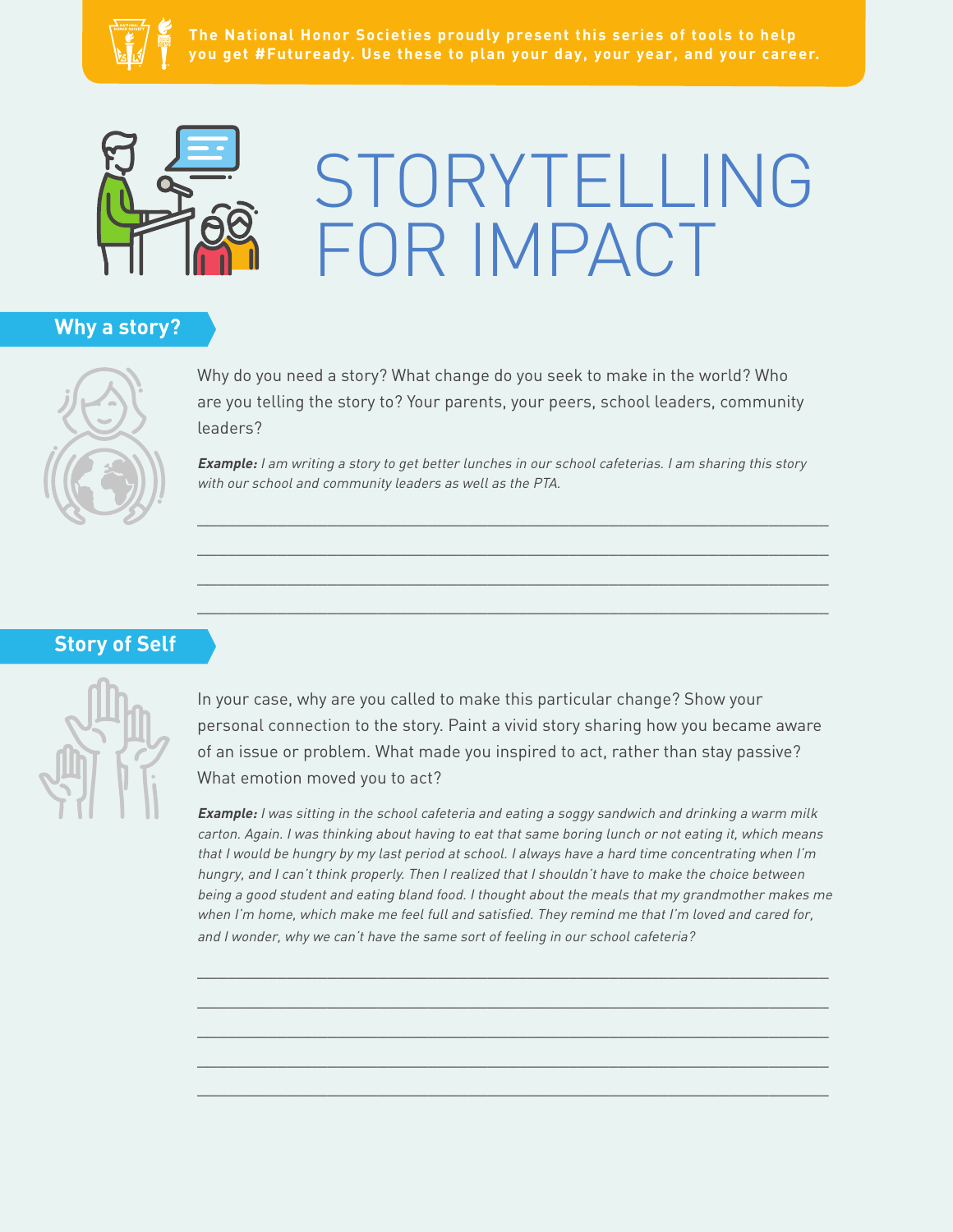#### **Story of Us:**



Now, you want to move the experience from yourself to some group outside of yourself. Connect to a common experience that will move others to say, "Me too!" By using specific examples and specific moments, it makes the feeling come alive for people. What story can you tell that others will care about?

**Example:** Then I started to think about every other student in this cafeteria. They probably also don't want to eat the same unsatisfying food every day. Instead of eating healthy, delicious food, they might not eat at all, or maybe they will eat junk food. I remember my friend Billy who didn't have enough to eat at home. School lunch was his only meal, and I wanted so much for Billy to have a delicious lunch to fill him up until the next day.

Can we really learn at our best if we're not filling our stomachs with food that makes us feel healthy and satisfied? Does anybody else wish that we had better food that we were excited to eat? What about all of the kids like Billy who don't have enough to eat at home, and the only meal they get is not filling or nutritious? Shouldn't we try to do better?

\_\_\_\_\_\_\_\_\_\_\_\_\_\_\_\_\_\_\_\_\_\_\_\_\_\_\_\_\_\_\_\_\_\_\_\_\_\_\_\_\_\_\_\_\_\_\_\_\_\_\_\_\_\_\_\_\_\_\_\_\_\_\_  $\_$  , and the set of the set of the set of the set of the set of the set of the set of the set of the set of the set of the set of the set of the set of the set of the set of the set of the set of the set of the set of th \_\_\_\_\_\_\_\_\_\_\_\_\_\_\_\_\_\_\_\_\_\_\_\_\_\_\_\_\_\_\_\_\_\_\_\_\_\_\_\_\_\_\_\_\_\_\_\_\_\_\_\_\_\_\_\_\_\_\_\_\_\_\_  $\_$  , and the set of the set of the set of the set of the set of the set of the set of the set of the set of the set of the set of the set of the set of the set of the set of the set of the set of the set of the set of th  $\_$  , and the set of the set of the set of the set of the set of the set of the set of the set of the set of the set of the set of the set of the set of the set of the set of the set of the set of the set of the set of th

### **Story of Now**



Now that you have gotten your audience to feel something, it's time to turn to the Story of Now. What action do you want them to take? When people don't take action to do something, it's because they believe that they don't have the power or emotional energy to do it. They think, "Why bother if nothing will happen?" You are giving them the energy to believe they can!

Be very specific with what you want people to do. Paint for your listeners an imagined future that is better than what they have today.

**Example:** If you feel the way that I do about the food in the cafeteria, please consider signing this petition which I will submit to the principal.

Once she knows how strongly we feel about this issue, we can try to do something about it. We must all band together to make a change happen, and we can do it! It just takes people who care. Imagine a world in which we all get healthy, hot, nutritious lunches that we share at the table. We can talk with our friends and enjoy food that helps fuel our bodies and minds.

\_\_\_\_\_\_\_\_\_\_\_\_\_\_\_\_\_\_\_\_\_\_\_\_\_\_\_\_\_\_\_\_\_\_\_\_\_\_\_\_\_\_\_\_\_\_\_\_\_\_\_\_\_\_\_\_\_\_\_\_\_\_\_ \_\_\_\_\_\_\_\_\_\_\_\_\_\_\_\_\_\_\_\_\_\_\_\_\_\_\_\_\_\_\_\_\_\_\_\_\_\_\_\_\_\_\_\_\_\_\_\_\_\_\_\_\_\_\_\_\_\_\_\_\_\_\_  $\_$  , and the set of the set of the set of the set of the set of the set of the set of the set of the set of the set of the set of the set of the set of the set of the set of the set of the set of the set of the set of th \_\_\_\_\_\_\_\_\_\_\_\_\_\_\_\_\_\_\_\_\_\_\_\_\_\_\_\_\_\_\_\_\_\_\_\_\_\_\_\_\_\_\_\_\_\_\_\_\_\_\_\_\_\_\_\_\_\_\_\_\_\_\_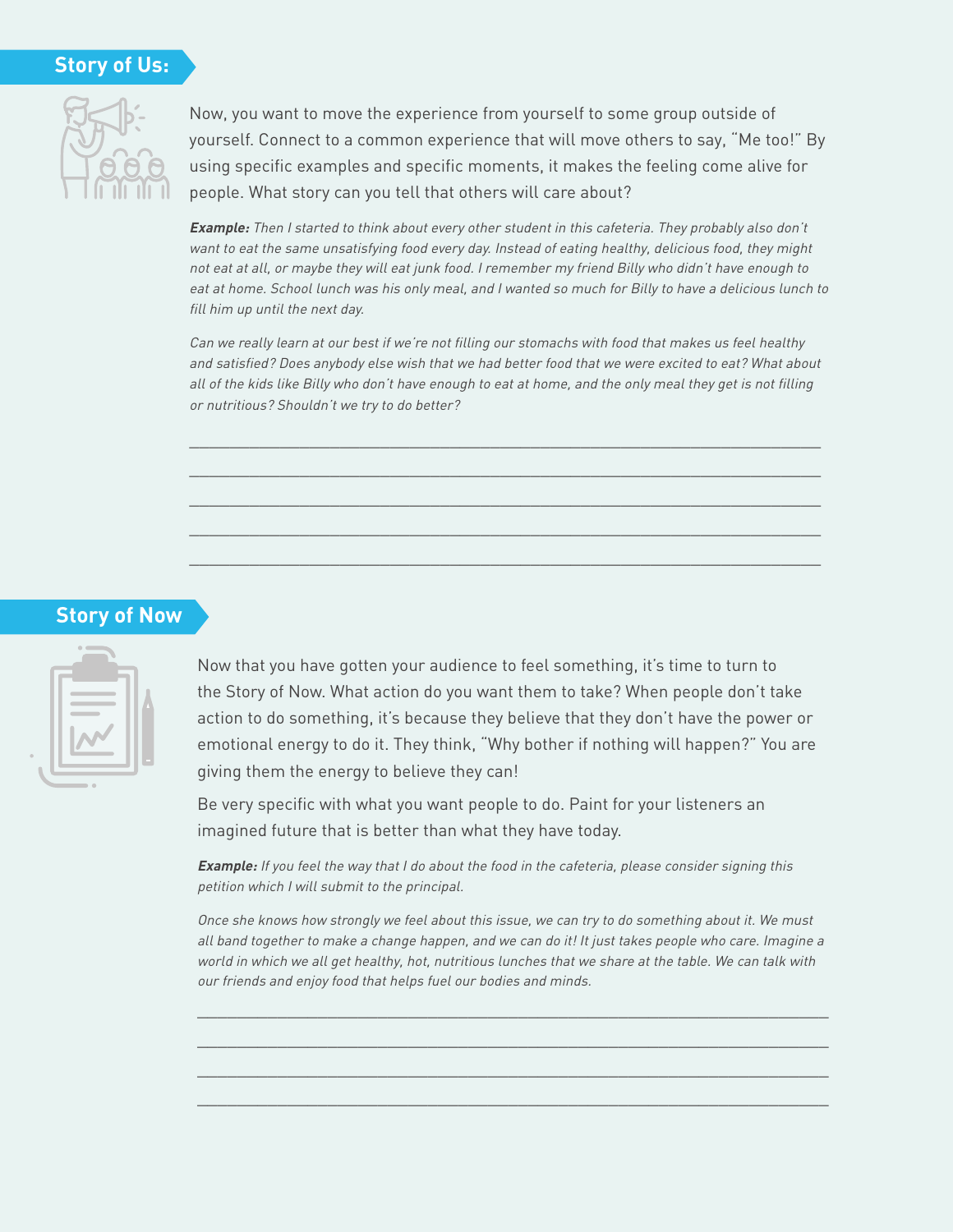# **Practice**



When I say my story out loud, it is \_\_\_\_ minutes long.

When I video myself saying my story, I can improve by (check all that apply):

- Speaking slower
- $\sqrt{ }$  Speaking louder
- Speaking faster
- Not saying "um" "like" or "you know"
- Using more hand movements
- $\Box$  Not swaying from side to side
- $\Box$  Using more descriptive language
- $\Box$  Making more eye contact with my audience

Other:\_\_\_\_\_\_\_\_\_\_\_\_\_\_\_\_\_\_\_\_\_\_\_\_\_\_\_\_\_\_\_\_\_\_\_\_\_\_\_\_\_\_\_\_\_\_\_\_\_\_\_\_\_\_\_\_\_\_

When I tell my story to others, here is what they like about it:

\_\_\_\_\_\_\_\_\_\_\_\_\_\_\_\_\_\_\_\_\_\_\_\_\_\_\_\_\_\_\_\_\_\_\_\_\_\_\_\_\_\_\_\_\_\_\_\_\_\_\_\_\_\_\_\_\_\_\_\_\_\_\_  $\_$  , and the set of the set of the set of the set of the set of the set of the set of the set of the set of the set of the set of the set of the set of the set of the set of the set of the set of the set of the set of th \_\_\_\_\_\_\_\_\_\_\_\_\_\_\_\_\_\_\_\_\_\_\_\_\_\_\_\_\_\_\_\_\_\_\_\_\_\_\_\_\_\_\_\_\_\_\_\_\_\_\_\_\_\_\_\_\_\_\_\_\_\_\_  $\_$  , and the set of the set of the set of the set of the set of the set of the set of the set of the set of the set of the set of the set of the set of the set of the set of the set of the set of the set of the set of th

 $\_$  , and the set of the set of the set of the set of the set of the set of the set of the set of the set of the set of the set of the set of the set of the set of the set of the set of the set of the set of the set of th

\_\_\_\_\_\_\_\_\_\_\_\_\_\_\_\_\_\_\_\_\_\_\_\_\_\_\_\_\_\_\_\_\_\_\_\_\_\_\_\_\_\_\_\_\_\_\_\_\_\_\_\_\_\_\_\_\_\_\_\_\_\_\_  $\_$  , and the set of the set of the set of the set of the set of the set of the set of the set of the set of the set of the set of the set of the set of the set of the set of the set of the set of the set of the set of th \_\_\_\_\_\_\_\_\_\_\_\_\_\_\_\_\_\_\_\_\_\_\_\_\_\_\_\_\_\_\_\_\_\_\_\_\_\_\_\_\_\_\_\_\_\_\_\_\_\_\_\_\_\_\_\_\_\_\_\_\_\_\_  $\_$  , and the set of the set of the set of the set of the set of the set of the set of the set of the set of the set of the set of the set of the set of the set of the set of the set of the set of the set of the set of th

 $\_$  , and the set of the set of the set of the set of the set of the set of the set of the set of the set of the set of the set of the set of the set of the set of the set of the set of the set of the set of the set of th

\_\_\_\_\_\_\_\_\_\_\_\_\_\_\_\_\_\_\_\_\_\_\_\_\_\_\_\_\_\_\_\_\_\_\_\_\_\_\_\_\_\_\_\_\_\_\_\_\_\_\_\_\_\_\_\_\_\_\_\_\_\_\_  $\_$  , and the set of the set of the set of the set of the set of the set of the set of the set of the set of the set of the set of the set of the set of the set of the set of the set of the set of the set of the set of th  $\_$  , and the set of the set of the set of the set of the set of the set of the set of the set of the set of the set of the set of the set of the set of the set of the set of the set of the set of the set of the set of th

\_\_\_\_\_\_\_\_\_\_\_\_\_\_\_\_\_\_\_\_\_\_\_\_\_\_\_\_\_\_\_\_\_\_\_\_\_\_\_\_\_\_\_\_\_\_\_\_\_\_\_\_\_\_\_\_\_\_\_\_\_\_\_

When I tell my story to others, here is what they think I can improve:

When I tell my story to others, here is what they want to know more about: